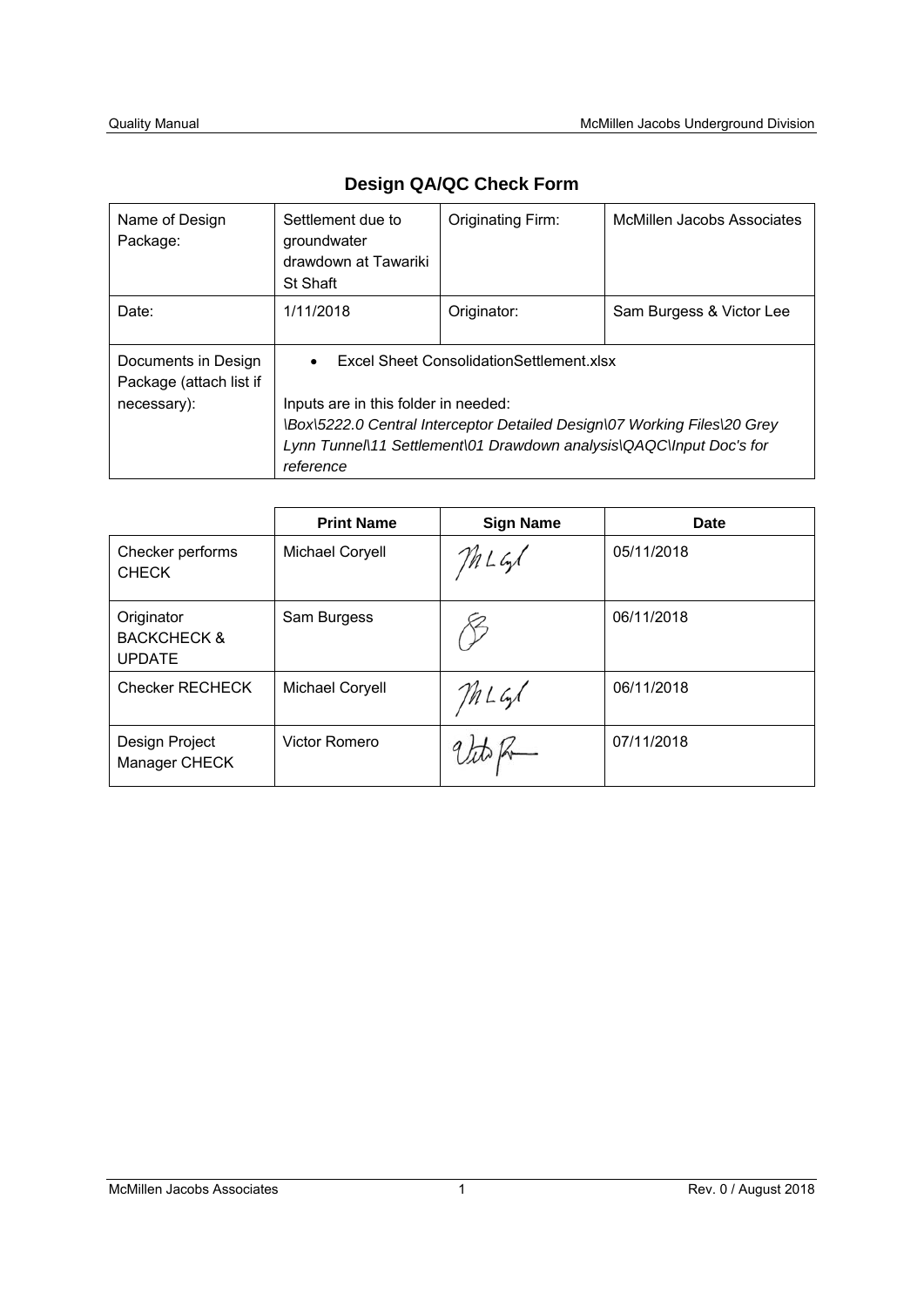# **Calculation Cover Sheet**

| Project:                                                                                                                                                                                                                                                                                                                                                                                                                                                                                                                                                                                                                                                                                                                                                                                                                                                                                                                                                                                                                                                                                                                                                                                                                                                                                                                                                  | Central Interceptor Extension         | Job No:<br>5222.0 | Task No:               | Page 1 of: 3<br><b>Total Pages</b><br>Incl. Attachments |  |  |  |  |  |  |
|-----------------------------------------------------------------------------------------------------------------------------------------------------------------------------------------------------------------------------------------------------------------------------------------------------------------------------------------------------------------------------------------------------------------------------------------------------------------------------------------------------------------------------------------------------------------------------------------------------------------------------------------------------------------------------------------------------------------------------------------------------------------------------------------------------------------------------------------------------------------------------------------------------------------------------------------------------------------------------------------------------------------------------------------------------------------------------------------------------------------------------------------------------------------------------------------------------------------------------------------------------------------------------------------------------------------------------------------------------------|---------------------------------------|-------------------|------------------------|---------------------------------------------------------|--|--|--|--|--|--|
| Client:<br>Watercare                                                                                                                                                                                                                                                                                                                                                                                                                                                                                                                                                                                                                                                                                                                                                                                                                                                                                                                                                                                                                                                                                                                                                                                                                                                                                                                                      |                                       |                   | Calculation No:<br>N/A |                                                         |  |  |  |  |  |  |
| Subject/Title: Settlement due to groundwater drawdown at Tawariki St Shaft                                                                                                                                                                                                                                                                                                                                                                                                                                                                                                                                                                                                                                                                                                                                                                                                                                                                                                                                                                                                                                                                                                                                                                                                                                                                                |                                       |                   |                        |                                                         |  |  |  |  |  |  |
| Rev. No.                                                                                                                                                                                                                                                                                                                                                                                                                                                                                                                                                                                                                                                                                                                                                                                                                                                                                                                                                                                                                                                                                                                                                                                                                                                                                                                                                  | Design Phase (%)                      |                   | Comments               |                                                         |  |  |  |  |  |  |
| 0                                                                                                                                                                                                                                                                                                                                                                                                                                                                                                                                                                                                                                                                                                                                                                                                                                                                                                                                                                                                                                                                                                                                                                                                                                                                                                                                                         | N/A - consent report input            |                   |                        |                                                         |  |  |  |  |  |  |
| 1                                                                                                                                                                                                                                                                                                                                                                                                                                                                                                                                                                                                                                                                                                                                                                                                                                                                                                                                                                                                                                                                                                                                                                                                                                                                                                                                                         |                                       |                   |                        |                                                         |  |  |  |  |  |  |
| Objective(s):<br>To analyse and quantify the settlement due to consolidation at the Tawariki St Shaft, located at the end of<br>the Grey Lynn tunnel on the Central Interceptor Extension. This will be added to other settlement contour<br>plots in CAD and used to assess settlement impact on infrastructure and buildings.<br><b>Methodology &amp; Assumptions:</b><br>This analysis covers settlement due to ground water drawdown (consolidation), other settlement sources<br>have been accounted for or ignored as follows:<br>Mechanical Excavation Settlement: Occurs but is not covered in this calculation package. It has<br>1.<br>been modelled by Yiming and will be added together in CAD with other settlement sources to<br>produce final contours.<br>2.<br>Initial Settlement from loading - not applicable, no permanent loading<br>3.<br>GW induced Settlement (Consolidation): Occurs and is covered in this Calculation pack.<br>GW induced Settlement (secondary): Secondary settlement has been ignored in this calculation<br>4.<br>because:<br>a. the soil does not have a significant portion of secondary settlement prone soils<br>b. the excavation produces drawdown over a construction period of 2 years (maximum) and<br>is then expected to recover. The soil does not have a significant period of time to develop |                                       |                   |                        |                                                         |  |  |  |  |  |  |
|                                                                                                                                                                                                                                                                                                                                                                                                                                                                                                                                                                                                                                                                                                                                                                                                                                                                                                                                                                                                                                                                                                                                                                                                                                                                                                                                                           | secondary settlement (time dependent) |                   |                        |                                                         |  |  |  |  |  |  |

The consolidation has generally been calculated using Craig's Soil Mechanics 7th edition for settlement calculation: d = (mv x ∆σ' x H). This is a linear calculation, there are more sophisticated equations to choose from, but this one was chosen for its simplicity, available input data, and because it is generally conservative. The drawdown is given from the WWA's drawdown inputs, and the height of compressible layers dictate in the spreadsheet.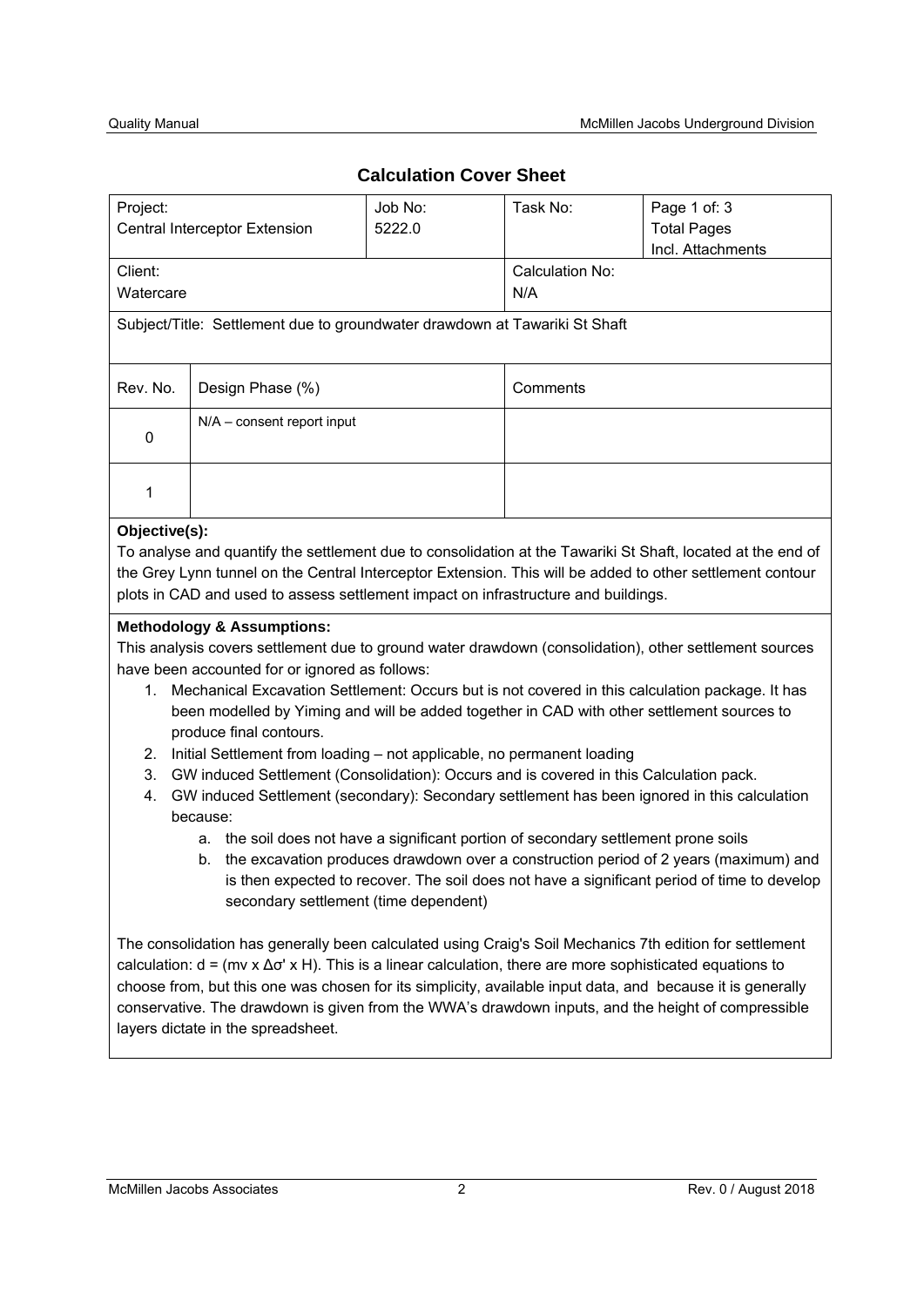#### **References & Inputs:**

Inputs:

- The Central Interceptor Geotechnical Interpretive Report (GIR) [PWCIN-DEL-REP-GT-J-100048] for geotechnical inputs.
- The OPUS 1-D compressibility test results for volume compressibility values (mv)
- Drawdown data comes from MJA's sub-contractor WWA. This drawdown data is for layer 1 which is the perched aquifer at soil depth of the profile.
- Craig's Soil Mechanics 7th edition for settlement calculation: d = (mv x ∆σ' x H). Excerpt is pasted in the spreadsheet.
- Borehole logs for **BH04**, BH05, and BH03 & general geology knowledge of the area from undertaking site investigations.
- Contour data from Auckland council GIS to predict settlement behavior.

### **Conclusion(s):**

Scenario 6 produces slightly higher values than scenario 4. Scenario 6 (most conservative) using the CIE 1-D consolidation (green data- most applicable) has been selected (highlighted in yellow below) for use. The maximum settlement generated from this is 13.5mm.

Drawdown is less than 50mm (settlement of less than 2mm) At a distance of 350m from the shaft in all directions and will be the extent of the contour plots. The settlement profile along each cardinal direction will be used to generate a contour plot in CAD with interpolation between angles. The contours show in the plot will be at multiples of 5mm.